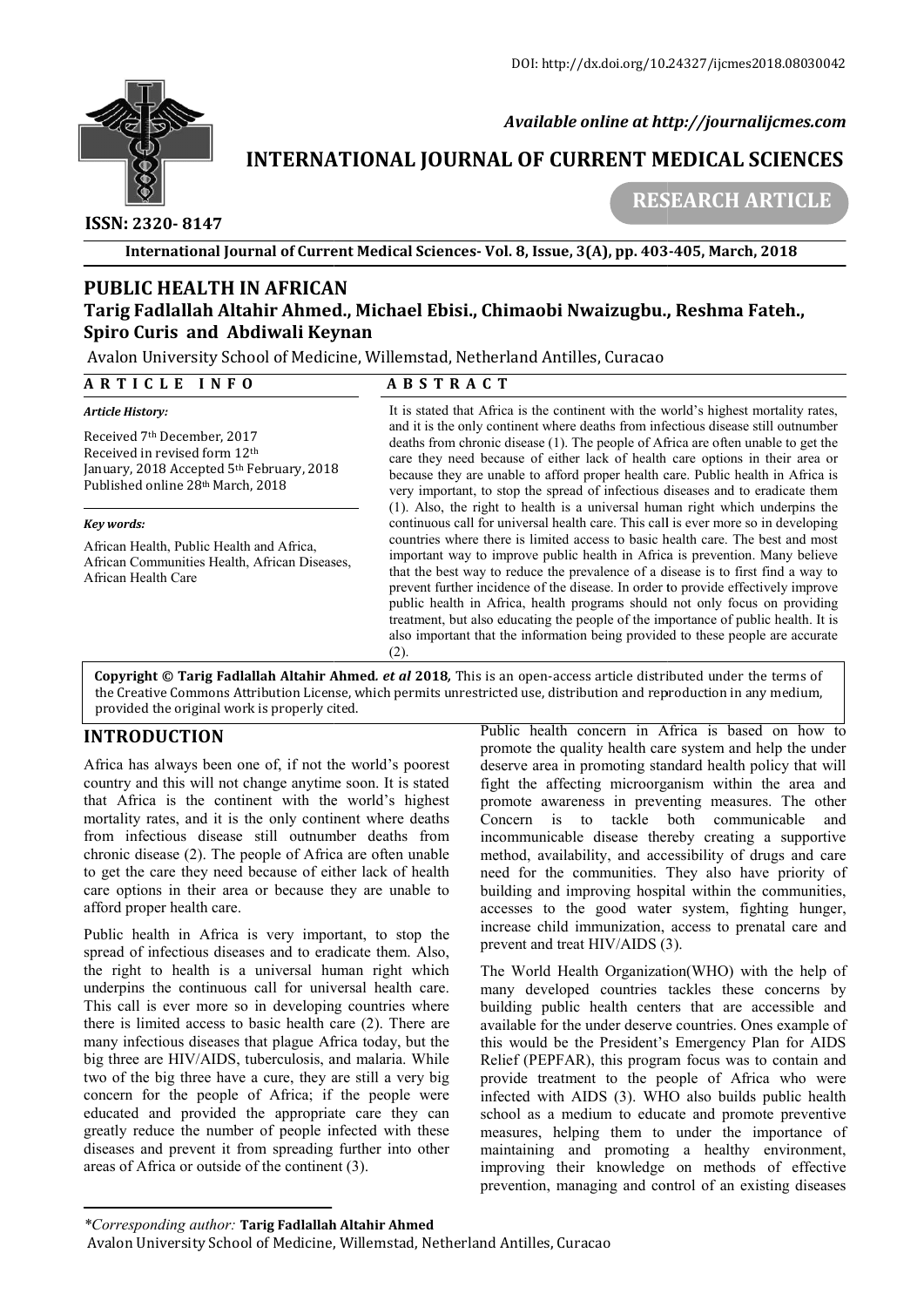and creating awareness of any further outbreak disease (3). The best method to effectively improve public health in any area is prevention. Providing treatment and care for every infected individual to improve the current state of Africa is commendable, but not ideal. These programs will be a lot more effective in improving the future state of Africa by focusing on more preventative methods. Studies have revealed that public health policies and programs would be more effective should they not only focus on caring for diseases like malaria and AIDS, but rather focus on educating the people to prevent future infections (4). It is important that current and future public health programs work closely with not just the government, but also community health workers who understand the importance of prevent and can communicate to the community in their native language in a way that they will be able to understand (4)

# **DISCUSSION**

Access to public health should be not only be available to developed nations, but for all nations. The U.S. along with WHO and other developed countries has made an effort to build hospitals and health centers in Africa to promote public health, but it is not enough. These efforts should be more focused in communities that are in dire need of treatments for any disease or condition (4). There was a study that investigated the diagnostics of Chronic Kidney Diseases (CKD) in Africa. The results show that while CKD is a growing problem in Africa, people were not going to the hospital to be diagnosed or treated even though there were programs developed to treat individuals with CKD. A key factor that led to people not being treated was transportation. There were individuals either had no method of transportation to get to the hospital or the commute to the hospital was too far. WHO along with other developed nations need to not only focus on providing treatment, but also make sure it is accessible to multiple communities (5).

In order to provide effectively improve public health in Africa, health programs should not only focus on providing treatment, but also educating the people of the importance of public health. It is also important that the information being provided to these people are accurate. In a study conducted in Tanzania, it was revealed that the reason why the people in this community do not use contraceptive methods when practicing sex is due to misinformation (6). The males in this community believed that the use of any contraceptives will result in them no longer being able to have children. Because this community is male dominated, it forced the females to abstain from contraceptives as well. While it is true that some contraceptive methods prevent an individual from having children in the future, there are plenty of safe contraceptive methods that will not affect their fertility in the future. These people were misinformed about contraceptives and abstained from using it, which led to these people being more susceptible to sexual transmitted diseases and unwanted pregnancy. When designing a program to help the people of Africa, it is important to also find a way to educate these people to stop the spread of disease (6). The best and most important way to improve public health in Africa is prevention. Many believe that the best way to reduce the prevalence of a disease is to first find a way to prevent further incidence of the disease. A studied conducted in Nigeria showed the young unmarried Nigeria women around the ages of 15-24 was not using protection during their first and future encounters (7). The results of this study indicated that this was a huge contributor to the spread of HIV/AIDS in Nigeria. The authors believe that in order to reduce the spread of HIV/AIDS in Nigeria that we should focus on preventing further infections by educating the young women of Nigeria. Many of the women were aware about HIV/AIDS, but they did not know how it is transmitted or how to prevent transmission. These women (especially those on the lower end of social status) also had limited access on contraceptives like male condoms to prevent transmission of not only HIV/AIDS, but also other STDs. It is importance to focus not only on the treatment aspect of a disease, but also how to prevent further incidences. These women were aware of the disease and in some cases where to find treatment for them, but not how to prevent transmission; because of this the prevalence of HIV/AIDS in Nigeria is still a problem today (7).

# **CONCLUSION**

Every Human being is born with a universal right to public health. This right should not be limited or denied because of where a person born or because of their financial status. It is the duty of WHO and other developed nations to share their resources and knowledge to promote public health in Africa. It is important that we fulfil our duties, so that we can stop the disease from spreading to multiple areas and prevent future infections. Prevention is the most important aspect of a disease and in order to increase prevention, we should focus on educating the people of how certain diseases are transmitted and how to prevent transmission. It is possible to improve public health in Africa, but the efforts have to focus in the right areas and on the right problems.

### **Conflict of Interest**: None

**Acknowledgement**: Avalon University School of Medicine

# **Bibliography**

- 1. Angus S. Deaton, Robert Tortora, People in subsaharan Africa rate their health and health care among the lowest in the world, 2015 Mar.; Vol. 34 No 3, DOI: 10.1377/hlthaff.2014.0798
- 2. Evaezi Okpokoro, Primary health care: a necessity in developing countries?, 2013 Dec. 11; Vol. 4 No 2, DOI: https://doi.org/10.4081/jphia.2013.e17
- 3. Cooke, Jennifer, Public Health in Africa: A Report of the CSIS Global Health Policy Center, 2010 Sept. 1; Vol. 1 No 1, DOI: https://doi.org/10.4081/jphia.2010.e8
- 4. Raji Abdulghafar Bello, Gafar Tunde Ijaiya, An evaluation of the prevalence of HIV/AIDS on selected economies of sub-Saharan Africa, 2012 Oct. 22; Vol. 3, No 2 DOI: https://doi.org/10.4081/jphia.2012.e27
- 5. Osaretin Oviasu, Janette E. Rigby, Dimitris Ballas, Chronic kidney disease in Nigeria: an evaluation of the spatial accessibility to healthcare for diagnosed